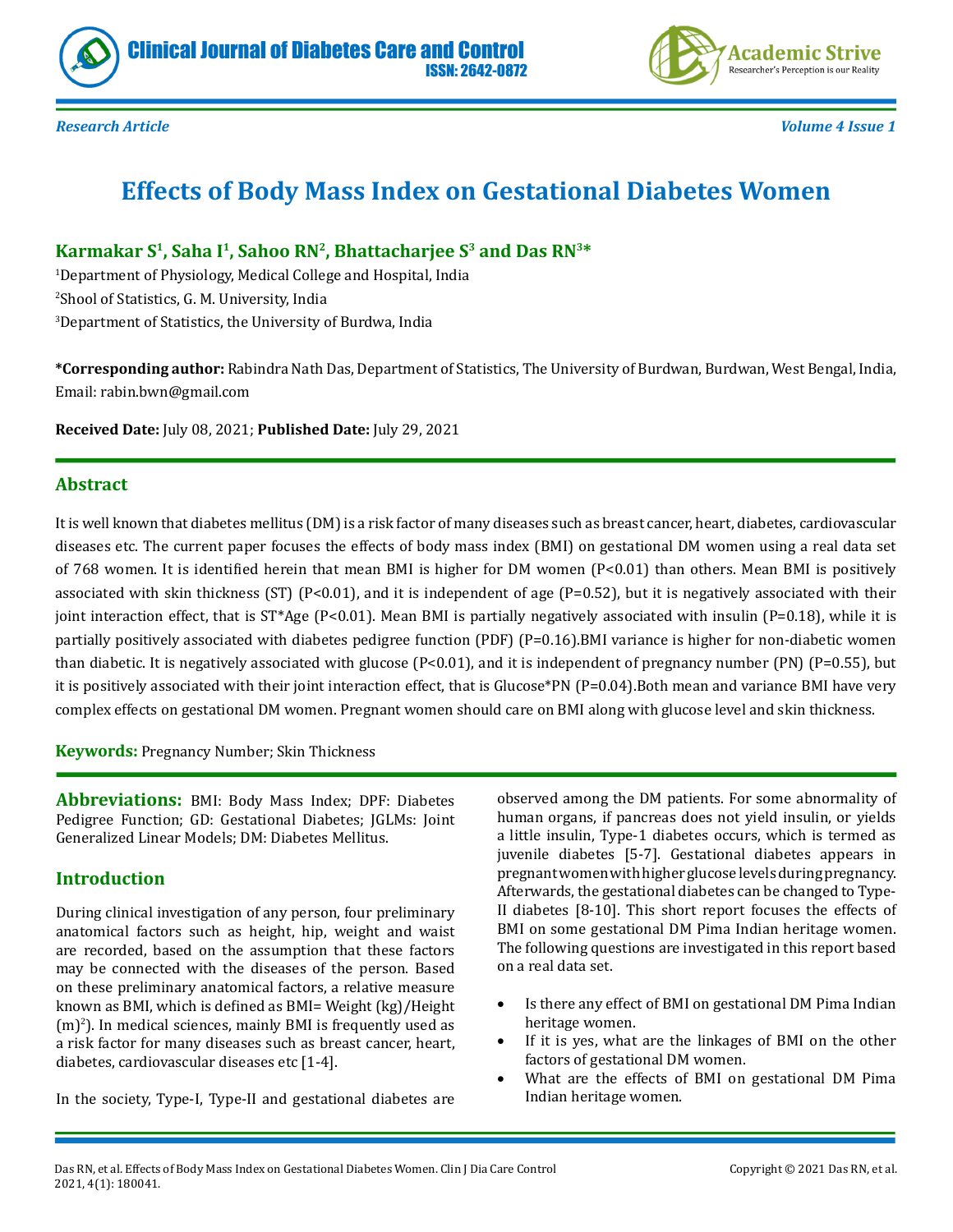# Clinical Journal of Diabetes Care and Control

### **Materials & Methods**

#### **Materials**

These above questions are surveyed in this report with a real data set of 768 Pima Indian DM women with a minimum 21 years containing 9 study variables. The present dataset was collected by the National Institute of Diabetes and Digestive and Kidney Diseases. The data set can be found in the UCI Machine Learning Repository. For our necessary study, the 9 study variables are expressed as follows.<br>• Body mass index (BMI).

- Body mass index (BMI).
- Number of times pregnancy (Pregnancies).<br>• Plasma glucose concentration over 2 hours
- Plasma glucose concentration over 2 hours in an oral glucose tolerance test (Glucose).
- Diastolic blood pressure (mm Hg) (Blood Pressure (BP)).<br>• 2-Hour serum insulin (mu II/ml) (Insulin).
- 2-Hour serum insulin (mu U/ml) (Insulin).
- Triceps skin fold thickness (mm) (Skin Thickness (ST)).
- • Age (years).
- Diabetes pedigree function (DPF).
- Types of study unit  $(1=$  non-diabetic,  $2=$  diabetic).

#### **Statistical Methods**

The above questions can only be investigated by developing an appropriate model of BMI on the rest 8 characters. It is identified that the response BMI is a positive continuous heteroscedastic random variable that can be fitted by joint generalized linear models (JGLMs) using both the lognormal and gamma distributions [11,12]. JGLMs is clearly illustrated in the book by Lee, et al. [12]. It is found herein that joint BMI gamma model fit yields better results than lognormal fit, so the gamma fitted outcomes are displayed in Table 1.

| <b>Model</b> | <b>Covariate</b>             | <b>Estimate</b> | S.E.   | t-value  | P-value |
|--------------|------------------------------|-----------------|--------|----------|---------|
| Mean         | Constant                     | 3.29            | 0.08   | 41.09    | < 0.01  |
|              | Skin Thickness (ST)          | 0.01            | < 0.01 | 4.21     | < 0.01  |
|              | Insulin (INS)                | $-0.01$         | < 0.01 | $-1.33$  | 0.18    |
|              | Diabetes Pedigree Func (DPF) | 0.05            | 0.04   | 1.41     | 0.16    |
|              | Age                          | 0.01            | < 0.01 | 0.65     | 0.52    |
|              | $ST*Age$                     | $-0.01$         | < 0.01 | $-3.06$  | < 0.01  |
|              | Patient's type               | 0.13            | 0.04   | 3.42     | < 0.01  |
| Dispersion   | Constant                     | 3.50            | 0.40   | 8.74     | < 0.01  |
|              | Pregnancies no. (PN)         | $-0.06$         | 0.10   | $-0.60$  | 0.55    |
|              | Glucose                      | $-0.04$         | < 0.01 | $-11.27$ | < 0.01  |
|              | PN*Glucose                   | 0.01            | < 0.01 | 2.02     | 0.04    |
|              | Patient's type               | $-0.85$         | 0.15   | $-5.65$  | < 0.01  |

**Table 1**: Mean and dispersion model of BMI from joint gamma model fitting.



**Figure 1a:** For the joint gamma BMI fit Table 1, the absolute residuals plot with respect to the BMI fitted values.



**Figure 1b:** The normal probability plot for the BMI mean model.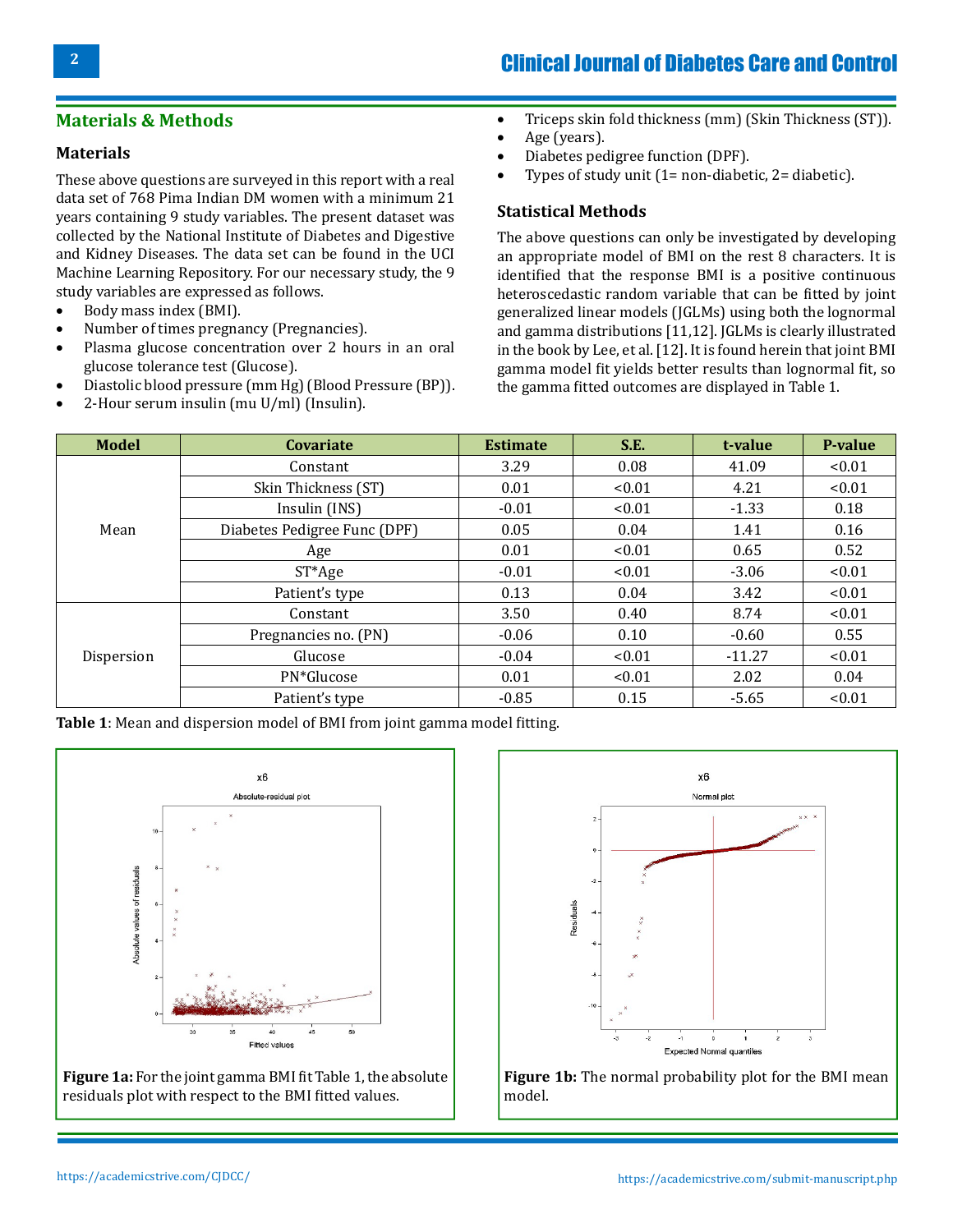The present gamma fitted BMI model Table 1 is examined in Figure 1. Figure 1a expresses the absolute gamma fitted BMI model residuals plot with respect to BMI predicted values, which is exactly a flat straight line, interpreting that variance is constant with the running means. Figure 1b expresses the BMI fitted mean model Table 1 normal probability plot, which does not show any discrepancy in fitting. So, the two plots show that BMI gamma fitting is appropriate.

### **Results & Fitted Models**

From Table 1, it is observed that mean BMI is positively associated with the patient's type (P<0.01). Mean BMI is positively associated with ST (P<0.01), and it is independent of age (P=0.52), but it is negatively associated with their joint interaction effect ST\*Age (P<0.01). Mean BMI is partially negatively associated with insulin (P=0.18), while it is partially positively associated with DPF (P=0.16).BMI variance is negatively associated with the patient's type  $(P<0.01)$ . It is negatively associated with glucose  $(P<0.01)$ , and it is independent of pregnancy number (PN) (P=0.55), but it is positively associated with their joint interaction effect Glucose\*PN (P=0.04).

Gamma fitted BMI mean () model from Table 1 is

 $=$  exp (3.29 + 0.01 ST - 0.01 Insulin + 0.05 DPF + 0.01 Age – 0.01 ST\*Age + 0.13 Patient's type),

And the gamma fitted BMI variance () model from Table 1 is = exp (3.50 – 0.06 PN – 0.04 Glucose + 0.01 PN\*Glucose – 0.85 Patient's type).

## **Conclusion**

BMI fitted outcomes are displayed in Table 1. From Table 1, one can interpret the following.

- Mean BMI is positively associated with the patient's type (1= non-diabetic, 2= diabetic) (P<0.01), interpreting that mean BMI is higher for gestational DM women than normal. It reflects the real society situations over the world.
- Mean BMI is positively associated with ST ( $P < 0.01$ ), implying that BMI is higher for gestational women with thick ST than women with thin ST. In other words, it implies that gestational women with thick ST may have a greater chance to be affected with DM along with higher BMI.
- • Mean BMI is independent of age (P=0.52), and it is positively associated with  $ST$  ( $P<0.01$ ), but it is negatively associated with their joint interaction effect ST\*Age (P<0.01). These imply that BMI decreases as at older ages along with higher ST.
- Mean BMI is partially negatively associated with insulin (P=0.18), implying that BMI decreases as insulin level

increases. Gestational women with higher levels of insulin are free from DM. So, they have a lower chance of obesity. Note that in epidemiology, insulin (P=0.18), a partially significant effect is treated as confounder.

- • Mean BMI is partially positively associated with DPF (P=0.16), concluding that it increases as DPF increases. Here DPF is a confounder in the mean model. This result shows that BMI and DM (or DPF) are well connected. It is already established that BMI is higher for DM women.
- BMI variance is negatively associated with the patient's type  $(1=$  non-diabetic,  $2=$  diabetic)  $(P<0.01)$ , implying that BMI is highly scattered for non-diabetic women. Actually, non-diabetic women have low BMI, so they are highly scattered. Therefore, the dispersion model also reflects a practically true situation.
- • BMI variance is negatively associated with glucose (P<0.01), interpreting that gestational women with lower glucose level (i.e., non-diabetic) have highly scattered BMI. This is also established in the earlier item of the dispersion model.
- BMI variance is independent of pregnancy number (PN) (P=0.55), and it is negatively associated with glucose (P<0.01), but it is positively associated with their joint interaction effect Glucose\*PN (P=0.04). These imply that women with higher glucose level along with more pregnancy numbers have higher BMI.

All the above interpretations have been drawn from the derived BMI gamma fitted mean & dispersion models Table 1, where the standard errors (S.E.) of the estimates are small, interpreting that the estimates are stable. Herein it has been shown that the mean and dispersion of BMI for gestational women are highly linked with many factors, but there is no marginal association of pregnancy number with BMI. It can be concluded that BMI rises for gestational DM women, along with the increase of ST, DPF, and lower value of insulin level, and ST\*Age. Medical experts, researchers and gestational women will be benefited from the article. Pregnant women are advised to take care about their BMI, ST, DPF, glucose and insulin levels regularly.

#### **References**

- 1. [Das RN, Lee Y, Mukherjee S, Oh S \(2019\) Relationship](https://www.openaccessjournals.com/articles/relationship-of-body-mass-index-with-diabetes-and-breast-cancer-biomarkers-12897.html)  [of body mass index with diabetes & breast cancer](https://www.openaccessjournals.com/articles/relationship-of-body-mass-index-with-diabetes-and-breast-cancer-biomarkers-12897.html) [biomarkers. J Diabetes and Management 9\(1\): 163-168.](https://www.openaccessjournals.com/articles/relationship-of-body-mass-index-with-diabetes-and-breast-cancer-biomarkers-12897.html)
- 2. [Shamseddeen H, Getty JZ, Hamdallah IN, Ali MR \(2011\)](https://pubmed.ncbi.nlm.nih.gov/22054146/) [Epidemiology and economic impact of obesity type 2](https://pubmed.ncbi.nlm.nih.gov/22054146/) [diabetes. Surg Clin North Am 91\(6\): 1163-1172.](https://pubmed.ncbi.nlm.nih.gov/22054146/)
- 3. [Bennett PH, Burch TA, Miller M \(1971\) Diabetes mellitus](https://pubmed.ncbi.nlm.nih.gov/4104461/)  [in American \(Pima\) Indians. Lancet 2\(7716\): 125-128.](https://pubmed.ncbi.nlm.nih.gov/4104461/)
- 4. [Pettitt DJ, Baird HR, Aleck KA, Bennett PH, Knowler WC](https://pubmed.ncbi.nlm.nih.gov/6848933/)